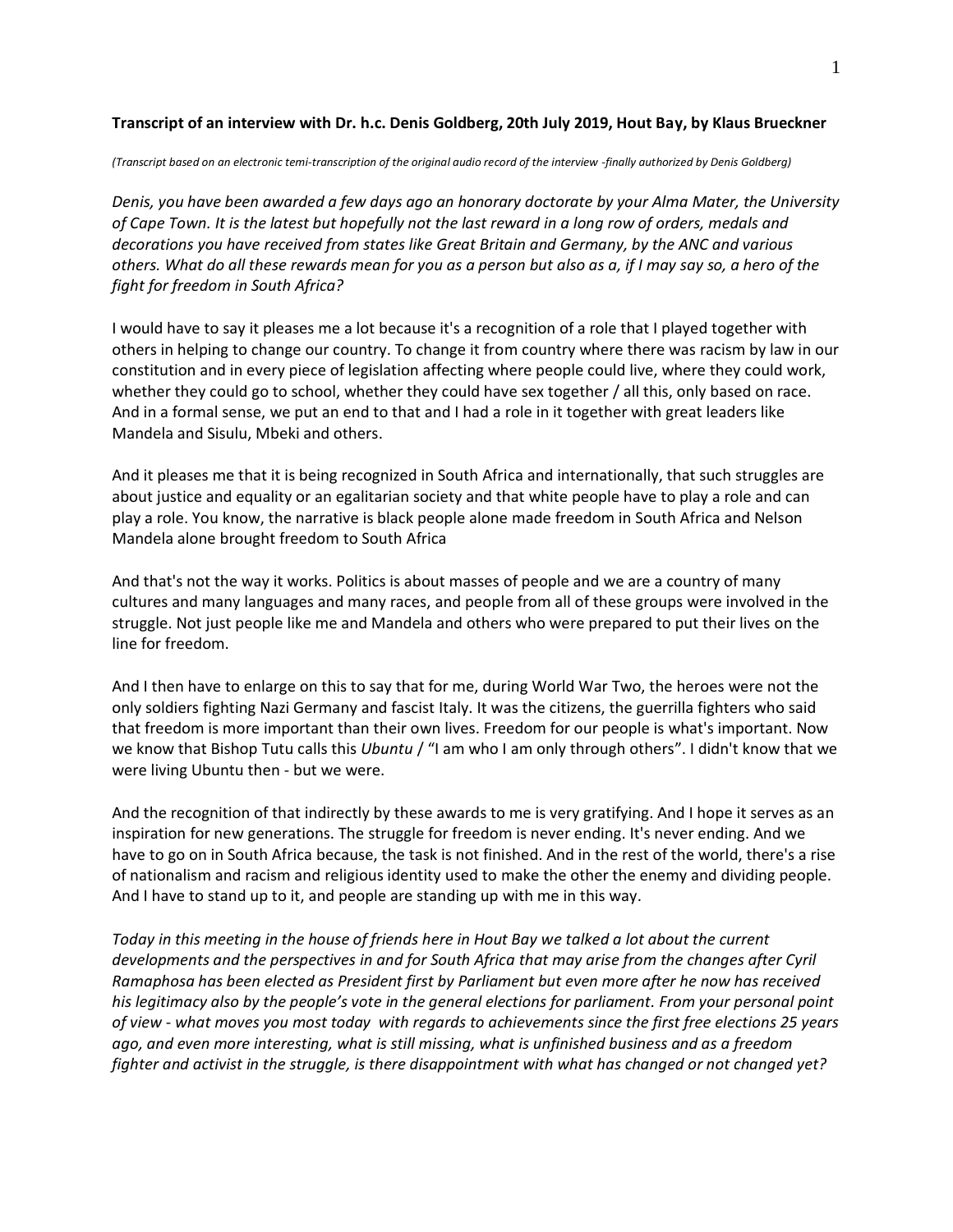I'm impressed by how far we have come in only 25 years, and 25 years in the life of a nation is like a wink of an eyelash. And we have come a long way. The economy is three times bigger by GDP than it was in 94. That's what the statistics tell us. And millions of children go to school Who never went to school. Many of the schools are very poor schools in the countryside. Many children still go to school in an old farm building or under a tree. There isn't the infrastructure, electricity or even proper floors in the buildings. And I know everybody thinks that Africa has a warm climate, but in the winter it's very cold. In the summer it's very hot and children sit on the floor on the sand without books to learn, to read and write and study. And yet even in some of these most poor schools where the community wants children to learn and there are inspirational teachers, a lot of children do very well all the way through to matriculation, grade 12 of school.

And that's a remarkable achievement. It doesn't mean I'm satisfied with the education system that we have extended to replace the inherited one but you cannot change it overnight. Where do you get the teachers? Teachers who in the past weren't trained as teachers. They had perhaps 10 years at school and became teachers. But teachers today in modern society with our technology and our computer skills and Internet need real training on their subjects but also in pedagogics and didactics. And, you know, becoming a teacher is not a well-paid job. Government pays better in other places and so does the private sector, if you can get a job there. So again, we did something we felt we had to do and that was to close the teacher training colleges because they were teaching apartheid schooling. The way you teach mathematics, the way you teach language and whatever you can teach included apartheid as well. And to go on teaching apartheid would have been absurd.

And so these teacher colleges were closed, but now we're left with teachers who are not well trained. Now we're having to open colleges again. I hope there will be better curricula, better understanding of our history and so on. We have stressed the need for mathematics and science education or technology for our industrial country, because black people under apartheid were denied this education. Dr Verwoerd (*editor - former Prime Minister of the Apartheid South Africa*) said if people are going to be hewers of wood and drawers of water, why do they need mathematics? And so they weren't taught mathematics, but now we find there's a problem.

We also need to teach history. People don't know how we achieved our liberation. And they say we still have Apartheid and Nelson Mandela sold us out (laughing), but they forget that people were dying every day in the last years of apartheid, and in fact, in the last years after Nelson Mandela was released, the apartheid state killed between 10,000 and 12,000 people.

# *Many of the young people now seem to have not such a clear idea of what really happened during these challenging and also quite dangerous times between Nelson Mandel's release and the first free elections in 1994, right*?

Not only do they not know, they seem not to care. They'll say we should've killed all the whites and then we could have it all - yeah. But our history of our struggle was for a non-racial South Africa. What about coloured people? What about Indian people? What about women of all races who were oppressed as women are in so many societies- are you going to kill them all? How does a society live with itself and how do you bring that bloodletting to an end? And so, when Nelson Mandela said what we needed after the assassination of Chris Hani, one of the great younger leaders, he said, "what we need is elections, which we can win. and build from there."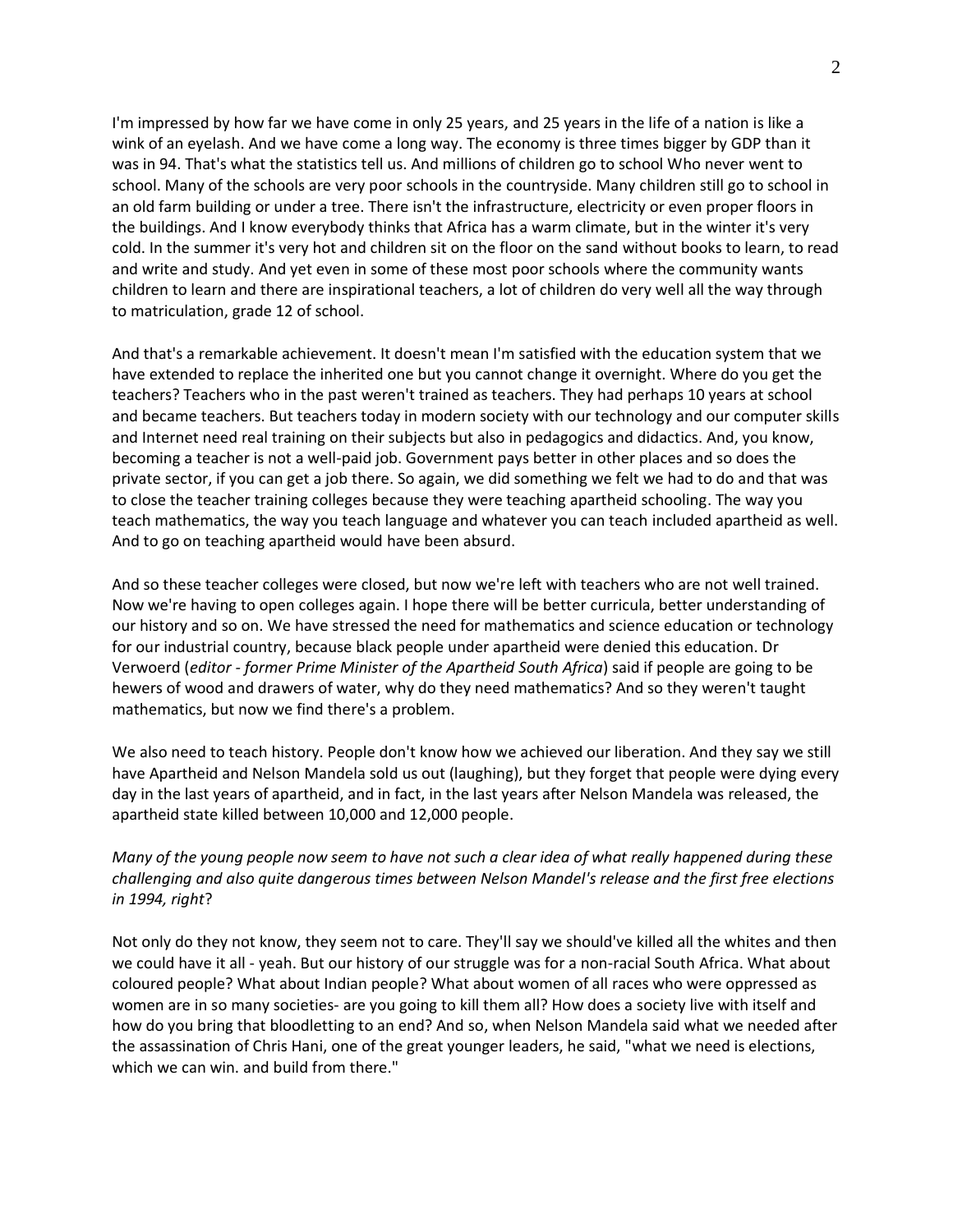And we've built from there. But, again, I think that over the last 25 years we've done a lot but we should have done more. And one of the reasons why we haven't done more is the corruption of some of our own leaders who saw holding office as a means to personal enrichment and empowerment through government contracts to access the state resources.

And so we have the classic example of supporters of former President Zuma who say "if you say he stole ZAR8 billion Rands - think of what Oppenheimer stole or Rupert." They justify it by saying "That 8 billion is nothing". Well, ZAR8 billion Rand is a lot of money: 8 billion would pay for free education for 20,000 students a year for 20 years doing seven year degree courses like for medicine. Well that's a great theft. We are short of doctors, we're short of nurses, we're short of all these skills and that money was stolen from our people. So what do I feel now? We've come a very long way and we've got a long way to go and a lot of backlog to overcome in housing, in education, in health care and so on.

*The last point you made with regard to state capture and corruption, Denis, would that for a long time affect the acceptance and the recognition of the ANC as the people's party and, if so, how will the ANC come out of this situation and may develop as a political party in the understanding of political competition rather continuing as a kind of political resistance movement which came into power and has determined 25 years of transformation but now needs to move on and to accept opposition or even to engage in coalitions with other parties?*

Well, all I can do is look at what's happened politically. In 2016 we had regional provincial elections and municipal elections. And we lost 3,3 million votes from supporters of the ANC. The ANC claimed to have a million members. So we lost 3,3 million, most of the lost votes from general supporters. Out of those 3,3 million, 300,000 voted for the Democratic Alliance (DA) and the Economic Freedom Fighters. And it was said, that 300,000 direct voters for the ANC didn't vote. When it came to the 2018 elections for parliament, the ANC dropped to just under 60%. And Gauteng Province, the most powerful Province, economically and in terms of population, the vote for the ANC turned out to be just over 50%, which means that people are very angry with the ANC. They're not only withholding their votes, they're voting against the ANC.

And so will the ANC come out of its decline? I'm not sure. I sincerely hope so because I don't see any other party which has the emotional and historical support of our people, both in cities and in the rural areas that the ANC has. And when I look at the other parties, they don't have their own policies. Their policies are the same as the ANC's is, but they claim that they will do it better. The EFF. led by Malema, tends to go in for personal attacks against leaders with their own leader who was found to have not paid his taxes. A person whose EFF members of parliament are compelled to pay money to buy up his taxes. And when it comes to the Democratic Alliance they are trying very hard to be acceptable to all races and not just be seen historically as a white political party.

They really are struggling to maintain that image because they tend to treat black leaders as people that they can order what to do. That's the public perception. Whether it's true or not. But in politics, perception is very important. Mr Maimane, leader of the Democratic Alliance now has continued fights with the national executive or governing body of the Democratic Alliance. In the City of Cape Town there was Patricia de Lille who, I believe, is a quite headstrong person. But she was treated badly by her own Democratic Alliance. It was a shameful story of the way they got rid of her. And so, they're struggling. I think the ANC will hang on. I think that Cyril Ramaphosa has a lot of political capital and capability, straight speaking and with a vision of what the future should be. We've seen that it can take just a few years to corrupt a government and the society but I think it will take many generations to overcome it.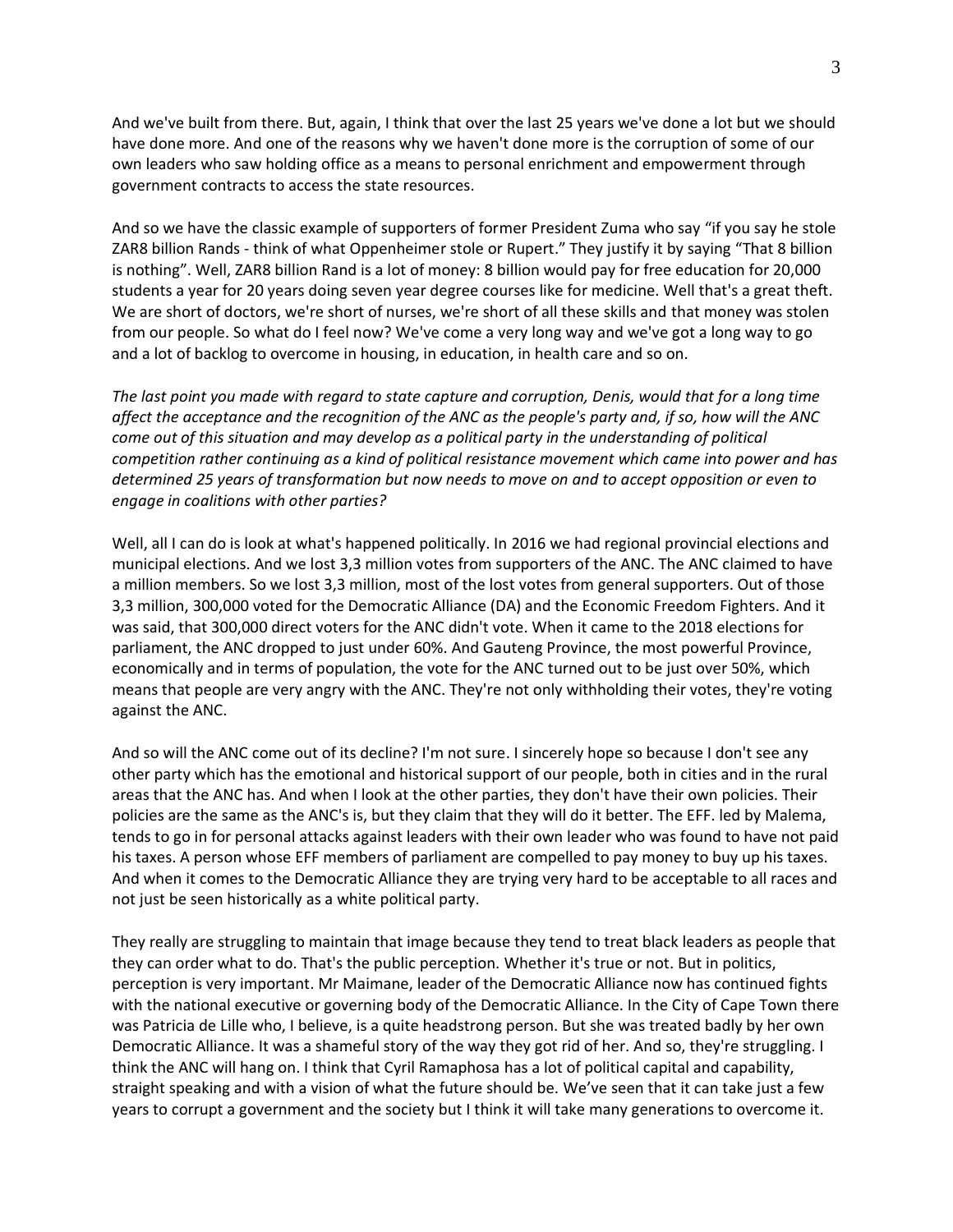But it's the trend that matters and putting people on trial and to see what happens to them now and how they will be held to account, that's going to be the real test of President Ramaphosa's government.

### *Does the loss of trust in political parties lead to or at least foster civic movements or an increased civil society engagement? How will an increasing unrest in particular amongst the youth be addressed?*

There's a lot of anger amongst our people and in some communities, especially in poorer communities where the population is essentially black African. Government officials seem not to listen, the people say, about schools, about access roads to get deliveries or an ambulance and so on. But then people keep their children out of school. We fought so hard to build the schools and to get the children into school because I think it's right to say education is an essential requirement for economic development. I don't think it's sufficient, but it's necessary. So, to keep your children out of school is to punish your own children and your own family for a generation to come. To burn down the school, which is what has also happened, or to burn school libraries and school books is the most frustrating thing for any political activist to see. What worries me is the absence of the ANC regional activists and committees to intervene and to try to stop this. They seem to be helpless in dealing with it. And that's a very worrying thing.

But then the activism of younger people and particularly university students and high school students, I think is a very good thing because they believe in the right to demand jobs, the right to an education that will open jobs up to them. But no, I don't want to see them destroying schools or universities. And so, again, there's the need for real leadership from civil society from community members. My line, whenever I get a chance on public media, television, radio, newsprint is that Cyril Ramaphosa has a mandate electorally. He needs that mandate reinforced by civil society. If you see corruption, report it; if you see the police being corrupt, deal with it. It might cause you trouble and pain but we didn't end apartheid by not sacrificing. And if we just sit by and say, well, somebody else will do it, then we will all suffer.

*Well, regarding civil society and the awareness of citizens, I would like to come to your dream or may I say to the symbol of your Legacy: You are driving an ambitious project: The building of the House of Hope in Hout Bay. You have already managed to find a plot for a building and some space around it and you have found a lot of supporters not only here in your city and in the Western Cape, but also nationwide in South Africa and also abroad. Would you like to give our readers in Germany an idea what this House of Hope is about, how far you are and what you need more to make it a living place of hope?*

Well, I think political freedom is important, but to have a vision of what you want to achieve and be a person in our society is also important. And so many of our people still live in the most terrible conditions, not only in Hout Bay, which is just a microcosm of South Africa as a whole,. Yes. their kids go to school. Yes, people flood into towns to have access to schools and clinics but live in poor conditions. My wish is that the kids even under such circumstances get and have a sense of "I am somebody". And I've seen the way through the activities I've been involved in the last 10 or 12 years in Hout Bay is that art and culture, painting, drawing, dancing, using computers, becoming computer literate, being together, kids of different ethnicities, race, social background is an important way to develop individual personality but even more to unity and to overcome the divisions of the past.

And so my House of Hope in Hout Bayis essentially the name we've given to an art and culture education project, which has been running for four or five years now. We run programs during school holidays where kids paint, draw, sing together, dance together, play football together. We have support from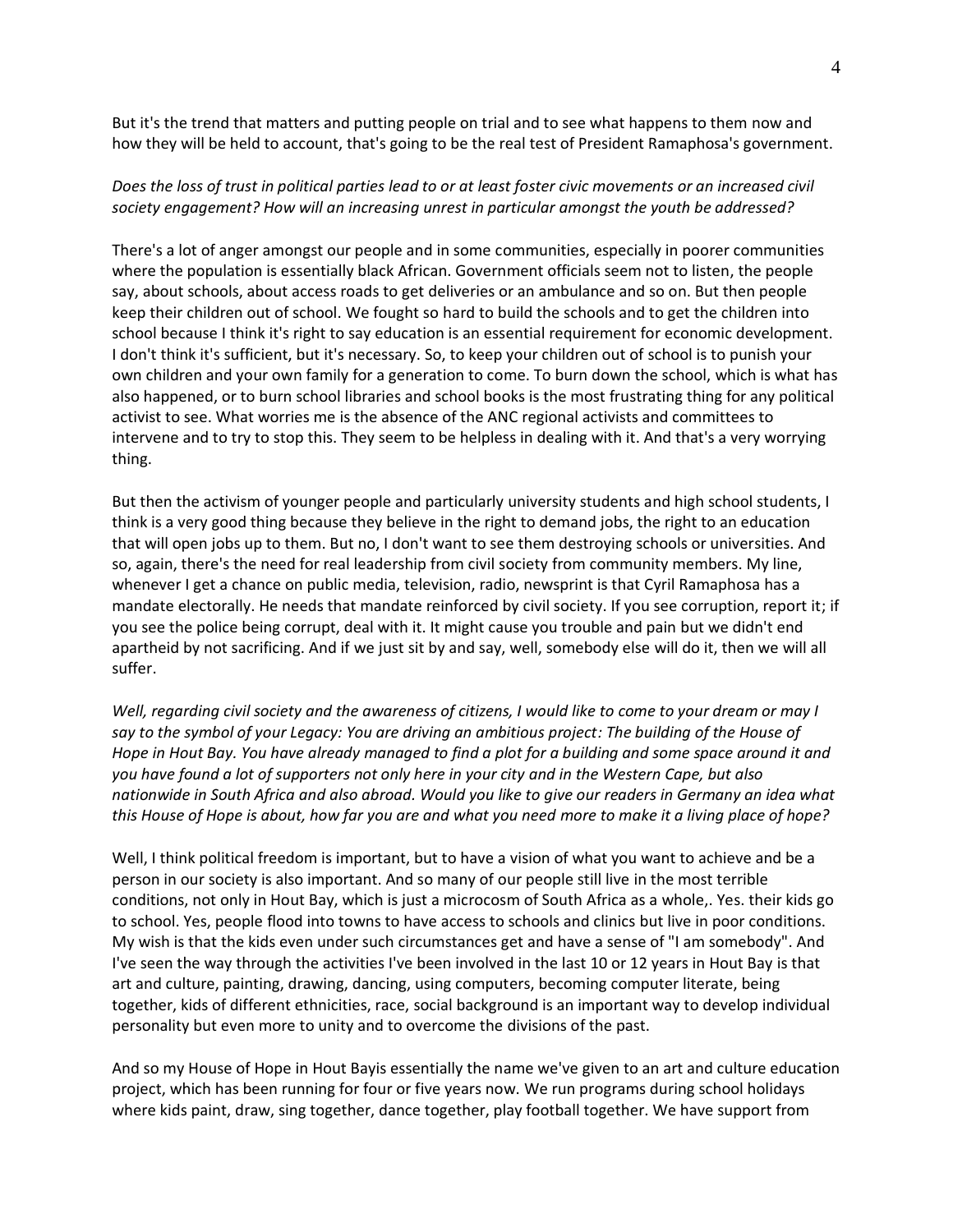some of the businesses of Hout Bay and lots of volunteer workers bring kids together so that they see that they can paint and draw and dance and sing "happy birthday" in all our three languages of the Western Cape, but also say to themselves "I am somebody, I am a worthy person. People are taking trouble over me, and if I have the discipline, I can achieve things." It's to give people a chance if you like. And I've seen the way children flourish and flourish.

I not only support art and culture in the fine arts sense, but there is also a football team which we sponsor. There were the Hangberg Horizon Stars football team from the coloured area. They are now the *Hout Bay Horizon Stars* because Hout Bay is what we want, not a racial distinction or idenfication. And they're supported by the *Denis Goldberg Legacy Foundation Trust*, that's on their shirts now. Kids need to be able to come out and be together and know that others care about them. And we have a businessman who runs a fish and chip shop and ice cream parlor and he will fund a tournament for young kids and provide fish and sandwiches and ice cream for 300 kids to make a day for them to make them feel good about themselves. And so, we mobilize business people. We have another supporter, Italian restaurant, selling muffins, which if you buy provides money for my foundation. It's a nice thing since you can make a contribution or not as you wish. So, we have support from the local community, the business community, more and more adults and more and more volunteers and companies like Daimler Chrysler contributed heavily, Anglo Gold contributed as well. I'm sure other businesses are going to join them. We've had contributions from big foundations in South Africa as well. Our architect will provide the plans as his gift to the community. That will be worth 3 million Rands, if he would charge us with his fees. A builder who will work at his cost price only. All of this for the children of Hout Bay. I think that's marvellous and for me a fulfilment of a life's work. I've never been one for sitting in parliaments. I've never wanted to. What it's about is how do we make our South Africa fruitful for future generations. That's what the House of Hope is.

#### *Is the House of Hope project replacing your Community Heart project or is that still going on as well?*

Community Heart still goes on. It was shipping books for children to South Africa, about 3 million children's books, but now they're raising money to produce books in South Africa in the various African languages cause there are not enough books of that kind, but also English language books. My little foundation is still doing that. We are slowly collecting musical instruments again and we will provide music education as well. Plus football plus plus plus.

*My last question is twofold. If you would use this opportunity to put a requests to the members and friends of our newly founded German South African Forum with regard to your projects what would such a request be about? And secondly if you would like to communicate a message to Germany, Government, Private Sector, Civil Society what message would you like me to transfer or to spread when I'm back in Berlin?*

I can tell you we've built our organization slowly and until I became ill with lung cancer, I did everything myself. We now have a manager, a consultant manager, and she has a personal assistant. And they have office space and office expenditures, which cost us a 50,000 Rands a month in basic overheads or let's say about 4,000 € (*laughing after intervention that it might be only 3,200 €*). But we need to be sustainable and not live off the interest on the money we've collected for the building which is our priority of our project. For the running costs we need that kind of money. And it would help us tremendously if we could have a contribution to it. But you see what the building will do when we have it built - I hope within the next six to eight months - depending on plans being passed, what it will do is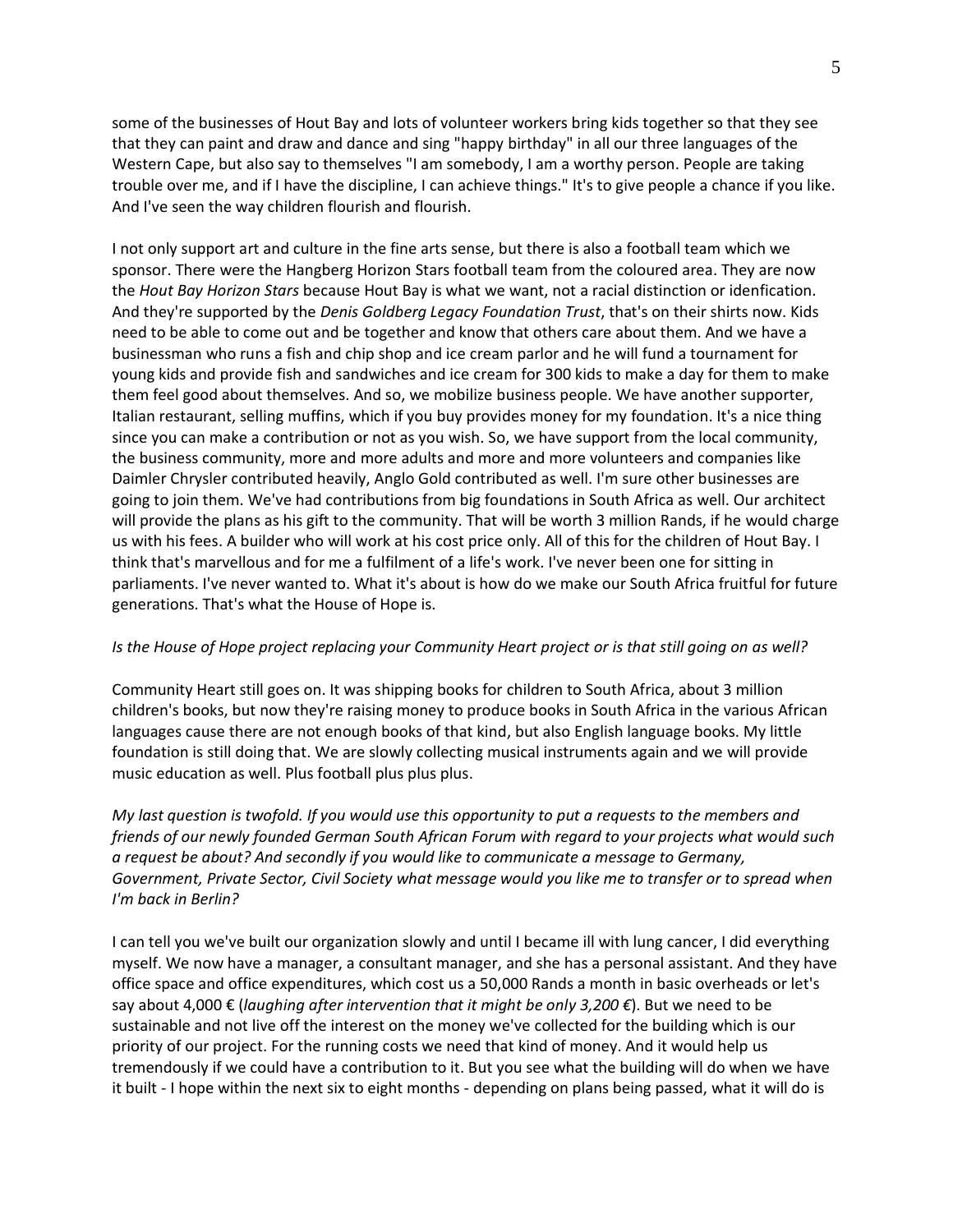make place where the children can come, and we have volunteer workers who can come to work with children and that'll be a tremendous help as well.

And there are people who want to help with the administration. Currently we all have computers at home and work from there, that's what we do. Many people volunteer time and effort and we're getting there. So, what can you do to help? In the end, you know, nothing happens without funding. That's the reality. And I would say, you know, yes, I want millionaires to contribute. I really do. But also know that a family can say, well, we won't go out to dinner tonight and would contribute what we had spent for dinner. We have facilities in Germany and Britain and, of course, in South Africa, where everybody can transfer his donation; transferring money is very easy these days.

## *Would you allow to put your link in our newsletter for the project?*

## I would beg you to do that!

*And with regards to the official cooperation between Germany and South Africa, which was quite lively after the first free elections in 1994 but nowadays seem to be a bit 'contained' or restricted to very few focused approaches but not on a rather high political level any more, what is your personal perspective or what would you even suggest in that respect?*

The attitude in Europe seems to be that South Africa, judged by GDP is a middle-income country, but it ignores, what is well-known, that the gap between rich and poor is very great. One of the greatest in the world and so there is still tremendous poverty and, in particular, I think we need projects, which encourage people in civil society to organize themselves, to undertake campaigns against corruption, against just pouring the refuse of houses on the street instead of making their home decent for their own children. I know when people are poor, it's difficult, but to encourage people in such programs and not say, well, we did those in the 1970s and 80s and 90s so therefore we've done it. No, the need goes on, and on, and on and will go on for a long time to come and it's wrong to think we did a program and that we've done it all according to the plans.

Programs need continued support and even the most inspired community leaders need a sense of backup of people who can guide from experience from around the world. We don't have to reinvent the wheel all the time. We need to pass on best practice, put it that way, and therefore we need that kind of continuous cooperation. Of course, there's a lot of capacity in South Africa, and where a community is doing well we need to be able to encourage them to pass on their knowledge to others, which does not necessarily have to be supported by foreign advisors but they can help with their experiences and knowledge. I'm saying that we already have answers to our challenges but we need to expand them and generalize them. I wish I didn't have cancer and I'd be doing much more on that. So, I now rely on others to do the work.

#### *Thanks, Denis, …..*

I have a simple proposition. I want to say something but it's a bit abstract. I believe in Utopia but, I know, Utopia is nowhere - that's the meaning of the word in Greek. Well, how do you get to nowhere? Well, today I want to go somewhere and tomorrow I want go somewhere further, but Utopia gets even further away. But think of what we've achieved in going towards utopia. That's what I want. That's my belief. And now it seems an abstract philosophy, but it's real. It's real. Will we ever reach Utopia? No!